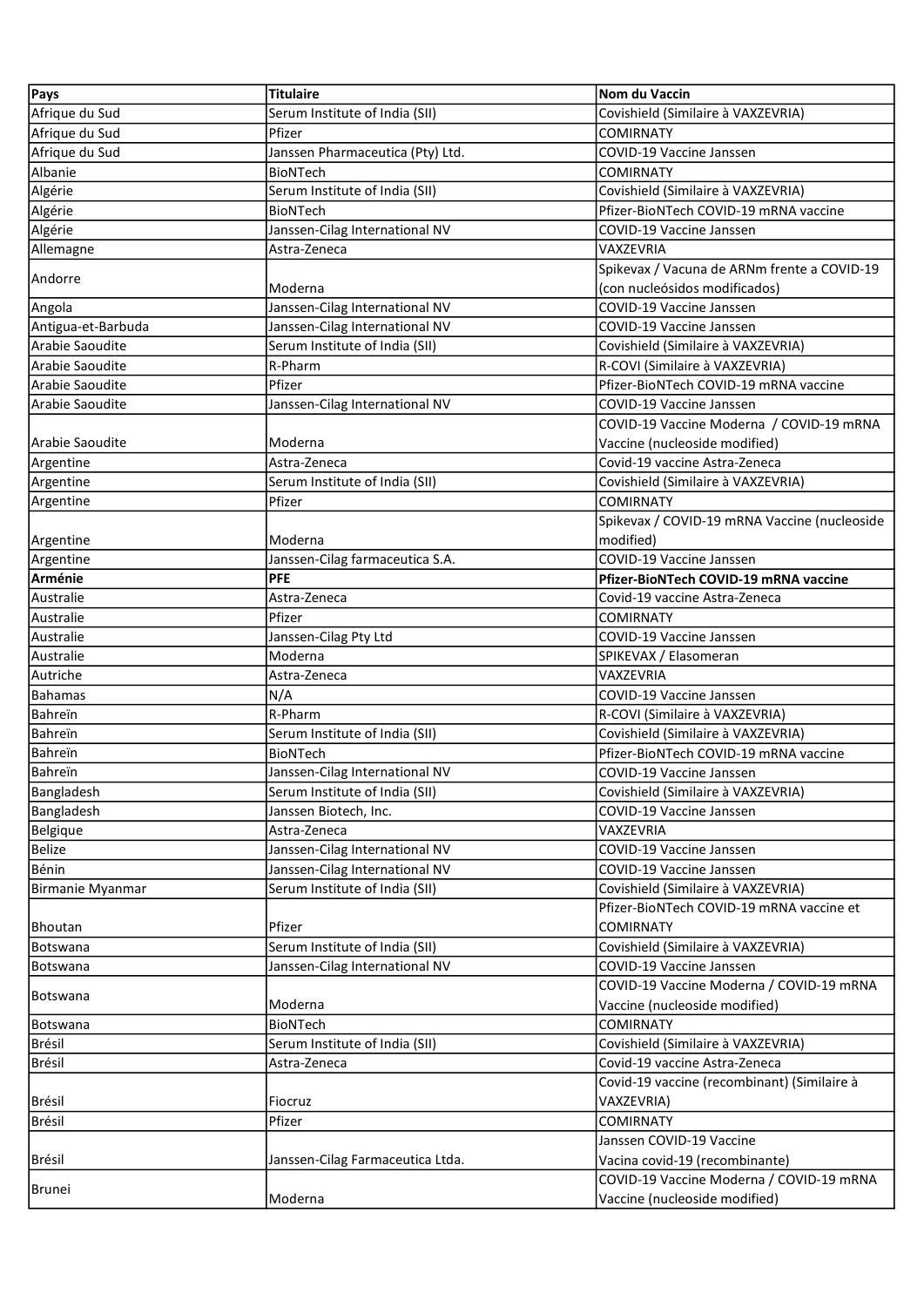| Brunei                | Astra-Zeneca                   | Covid-19 vaccine Astra-Zeneca                |
|-----------------------|--------------------------------|----------------------------------------------|
|                       |                                | Pfizer-BioNTech COVID-19 mRNA vaccine et     |
| Brunei                | Pfizer                         | <b>COMIRNATY</b>                             |
| <b>Bulgarie</b>       | Astra-Zeneca                   | <b>VAXZEVRIA</b>                             |
| Burkina Faso          | Janssen-Cilag International NV | <b>COVID-19 Vaccine Janssen</b>              |
| Burundi               | Janssen-Cilag International NV | <b>COVID-19 Vaccine Janssen</b>              |
| Cameroun              | Janssen-Cilag International NV | <b>COVID-19 Vaccine Janssen</b>              |
| Canada                | Astra-Zeneca                   | Covid-19 vaccine Astra-Zeneca                |
| Canada                | Astra-Zeneca                   | Covid-19 vaccine Astra-Zeneca                |
| Canada                | <b>Verity Pharmaceuticals</b>  | Covishield (Similaire à VAXZEVRIA)           |
| Canada                | BioNTech                       | Pfizer-BioNTech COVID-19 mRNA vaccine        |
| Canada                | JANSSEN INC.                   | Janssen COVID-19 Vaccine                     |
|                       |                                | COVID-19 Vaccine Moderna / mRNA-1273 SARS-   |
| Canada                | Moderna                        | CoV-2 vaccine                                |
| Cap vert              | Janssen                        | COVID-19 Vaccine Janssen                     |
| Chili                 | Astra-Zeneca                   | Covid-19 vaccine Astra-Zeneca                |
| Chili                 | Pfizer                         | Pfizer-BioNTech COVID-19 mRNA vaccine        |
| Chili                 | Janssen                        | COVID-19 Vaccine Janssen                     |
| Chypre                | Astra-Zeneca                   | VAXZEVRIA                                    |
| Colombie              | Astra-Zeneca                   | Covid-19 vaccine Astra-Zeneca                |
| Colombie              | Pfizer                         | Pfizer-BioNTech COVID-19 mRNA vaccine        |
|                       |                                | Janssen COVID-19 Vaccine                     |
| Colombie              | Janssen Cilag S.A.             | COVID-19 Vaccine Janssen                     |
|                       |                                | COVID-19 Vaccine Moderna / COVID-19 mRNA     |
| Colombie              | Moderna                        | Vaccine (nucleoside modified)                |
| Comores               | Janssen Cilag International NV | COVID-19 Vaccine Janssen                     |
| Congo                 | Janssen-Cilag International NV | <b>COVID-19 Vaccine Janssen</b>              |
| Congo                 | Janssen-Cilag International NV | <b>COVID-19 Vaccine Janssen</b>              |
| Corée du Sud          | Janssen-Cilag International NV | COVID-19 Vaccine Janssen                     |
| Corée du Sud          | Astra-Zeneca                   | Covid-19 vaccine Astra-Zeneca                |
| Corée du Sud          | Astra-Zeneca                   | Covid-19 vaccine Astra-Zeneca                |
| Corée du Sud          | Moderna                        | COVID-19 Vaccine Moderna                     |
| Corée du Sud          | Pfizer                         | <b>COMIRNATY</b>                             |
| Costa Rica            | Astra-Zeneca                   | Covid-19 vaccine Astra-Zeneca                |
| Costa Rica            | Pfizer                         | Pfizer-BioNTech COVID-19 mRNA vaccine        |
| Cote D'Ivoire         | Janssen-Cilag International NV | COVID-19 Vaccine Janssen                     |
| Croatie               | Astra-Zeneca                   | VAXZEVRIA                                    |
| Danemark              | Astra-Zeneca                   | VAXZEVRIA                                    |
| Djibouti              | Janssen-Cilag International NV | COVID-19 Vaccine Janssen                     |
| Dubaï                 | R-Pharm                        | R-COVI (Similaire à VAXZEVRIA)               |
|                       | Serum Institute of India (SII) | Covishield (Similaire à VAXZEVRIA)           |
| <b>Egypte</b>         |                                | COVID-19 Vaccine Janssen                     |
| Egypte                | Janssen<br>BioNTech            | Pfizer-BioNTech COVID-19 mRNA vaccine        |
| Egypte<br>El Salvador | Astra-Zeneca                   | Covid-19 vaccine Astra-Zeneca                |
| El Salvador           | Serum Institute of India (SII) | Covishield (Similaire à VAXZEVRIA)           |
|                       |                                |                                              |
| El Salvador           | Pfizer                         | Pfizer-BioNTech COVID-19 mRNA vaccine        |
| EMA                   | Astra-Zeneca                   | VAXZEVRIA                                    |
| EMA                   | Moderna                        | Spikevax / COVID-19 mRNA Vaccine (nucleoside |
|                       |                                | modified)                                    |
| EMA                   | Janssen-Cilag International NV | COVID-19 Vaccine Janssen                     |
| Emirats arabes unis   |                                | COVID-19 Vaccine Moderna / COVID-19 mRNA     |
|                       | Moderna                        | Vaccine (nucleoside modified)                |
| Emirats arabes unis   | Janssen-Cilag International NV | <b>COVID-19 Vaccine Janssen</b>              |
| Emirats arabes unis   | <b>BioNTech</b>                | Pfizer-BioNTech COVID-19 mRNA vaccine        |
| Equateur              | Astra-Zeneca                   | Covid-19 vaccine Astra-Zeneca                |
| Equateur              | Pfizer                         | Pfizer-BioNTech COVID-19 mRNA vaccine        |
| Espagne               | Astra-Zeneca                   | VAXZEVRIA                                    |
| <b>Estonie</b>        | Astra-Zeneca                   | VAXZEVRIA                                    |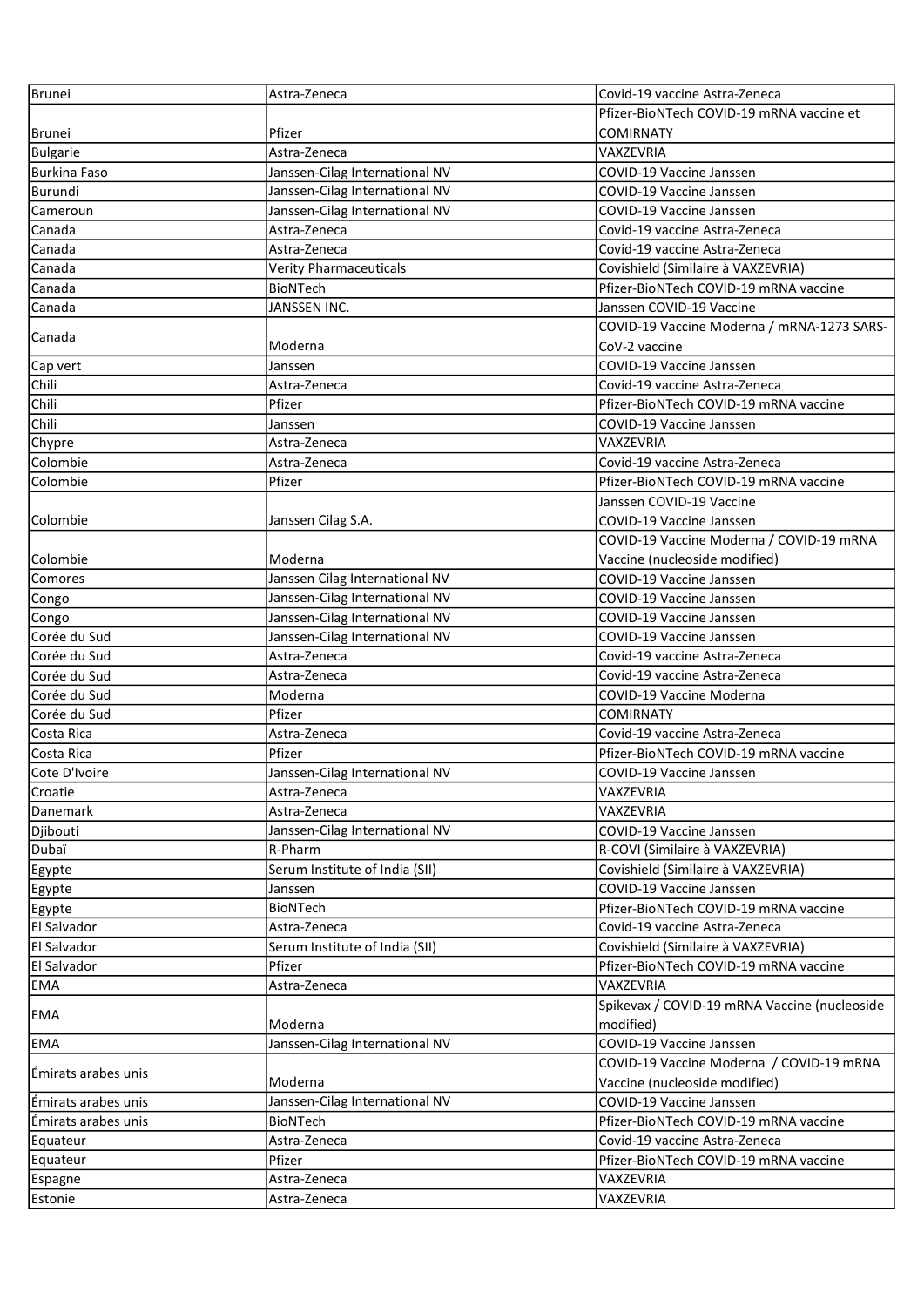| Eswatini             | Janssen-Cilag International NV         | COVID-19 Vaccine Janssen                                |
|----------------------|----------------------------------------|---------------------------------------------------------|
| Eswatini (Swaziland) | BioNTech                               | <b>COMIRNATY</b>                                        |
| Etats-Unis           | <b>BioNTech</b>                        | Pfizer-BioNTech COVID-19 mRNA vaccine                   |
| Etats-Unis           | Janssen Biotech, Inc.                  | Janssen COVID-19 Vaccine                                |
| Etats-Unis           | Moderna                                | MODERNA COVID-19 VACCINE                                |
| Ethiopie             | Janssen-Cilag International NV         | COVID-19 Vaccine Janssen                                |
| Finlande             | Astra-Zeneca                           | VAXZEVRIA                                               |
| France               | Astra-Zeneca                           | VAXZEVRIA                                               |
| Gabon                | Janssen-Cilag International NV         | <b>COVID-19 Vaccine Janssen</b>                         |
| Gambie               | Serum Institute of India (SII)         | Covishield (Similaire à VAXZEVRIA)                      |
| Gambie               | Janssen-Cilag International NV         | COVID-19 Vaccine Janssen                                |
| Géorgie              | <b>BioNTech</b>                        | Pfizer-BioNTech COVID-19 mRNA vaccine                   |
| Géorgie              | Janssen-Cilag International NV         | COVID-19 Vaccine Janssen                                |
| Ghana                | Serum Institute of India (SII)         | Covishield (Similaire à VAXZEVRIA)                      |
| Ghana                | Johnson and Johnson Middle East FZ-LLC | COVID-19 Vaccine Janssen                                |
| Ghana                | Government                             | Pfizer-BioNTech COVID-19 mRNA vaccine                   |
| Grèce                | Astra-Zeneca                           | VAXZEVRIA                                               |
| Guatemala            | Janssen                                | COVID-19 Vaccine Janssen                                |
| Guinée               | Janssen-Cilag International NV         | COVID-19 Vaccine Janssen                                |
| Guinée-Bissau        | Janssen                                | <b>COVID-19 Vaccine Janssen</b>                         |
| Guyane               | Janssen-Cilag International NV         | COVID-19 Vaccine Janssen                                |
| Honduras             | Astra-Zeneca                           | Covid-19 vaccine Astra-Zeneca                           |
| <b>Honduras</b>      | Pfizer                                 | Pfizer-BioNTech COVID-19 mRNA vaccine                   |
| Hong Kong            | <b>BioNTech</b>                        | <b>COMIRNATY</b>                                        |
| Hongrie              | Astra-Zeneca                           | VAXZEVRIA                                               |
| Hongrie              | Astra-Zeneca                           | VAXZEVRIA                                               |
| Inde                 | Serum Institute of India (SII)         | Covishield (Similaire à VAXZEVRIA)                      |
| Inde                 | Johnson and Johnson Pvt Ltd            | Janssen COVID-19 Vaccine                                |
|                      |                                        | Spikevax / COVID-19 mRNA Vaccine (nucleoside            |
| Inde                 | Moderna                                | modified)                                               |
| Indonésie            | Astra-Zeneca                           | Covid-19 vaccine Astra-Zeneca                           |
| Indonésie            | PT Integrated Healthcare Indonesia     | Janssen COVID-19 Vaccine                                |
| Indonésie            | Pfizer                                 | <b>COMIRNATY</b>                                        |
| Iran                 | R-Pharm                                | R-COVI (Similaire à VAXZEVRIA)                          |
| Iran                 | <b>BioNTech</b>                        | <b>COMIRNATY</b>                                        |
| Iraq                 | Pfizer                                 | Pfizer-BioNTech COVID-19 mRNA vaccine                   |
| Irlande              | Astra-Zeneca                           | VAXZEVRIA                                               |
| Islande              | Astra-Zeneca                           | VAXZEVRIA                                               |
| Israel               | Pfizer                                 | Pfizer-BioNTech COVID-19 mRNA vaccine                   |
| Israel               | Moderna                                | <b>COVID-19 Vaccine Moderna</b>                         |
| Italie               | Astra-Zeneca                           | VAXZEVRIA                                               |
| Jamaïque             | Janssen-Cilag International NV         | Janssen COVID-19 Vaccine                                |
| Japon                | Astra-Zeneca                           | Covid-19 vaccine Astra-Zeneca                           |
| Japon                | Pfizer                                 | <b>COMIRNATY</b>                                        |
| Japon                | Moderna                                | COVID-19 Vaccine Moderna                                |
| Jordanie             | R-Pharm                                | R-COVI (Similaire à VAXZEVRIA)                          |
| Jordanie             | Serum Institute of India (SII)         | Covishield (Similaire à VAXZEVRIA)                      |
| Jordanie             | Pfizer                                 | Pfizer-BioNTech COVID-19 mRNA vaccine                   |
| Jordanie             | Janssen-Cilag International NV         | COVID-19 Vaccine Janssen                                |
|                      |                                        |                                                         |
| Kazakhstan           | Janssen-Cilag International NV         | COVID-19 Janssen Vaccine (Ad26.COV2-S<br>[recombinant]) |
| Kazakhstan           | Pfizer                                 | Pfizer-BioNTech COVID-19 mRNA vaccine                   |
| Kenya                | Serum Institute of India (SII)         | Covishield (Similaire à VAXZEVRIA)                      |
| Kenya                | Janssen-Cilag International NV         | COVID-19 Vaccine Janssen                                |
| Kenya                | Ministry of Health                     | <b>COMIRNATY</b>                                        |
| Kosovo               | BioNTech                               | <b>COMIRNATY</b>                                        |
| Koweït               | R-Pharm                                | R-COVI (Similaire à VAXZEVRIA)                          |
| Koweït               | Serum Institute of India (SII)         | Covishield (Similaire à VAXZEVRIA)                      |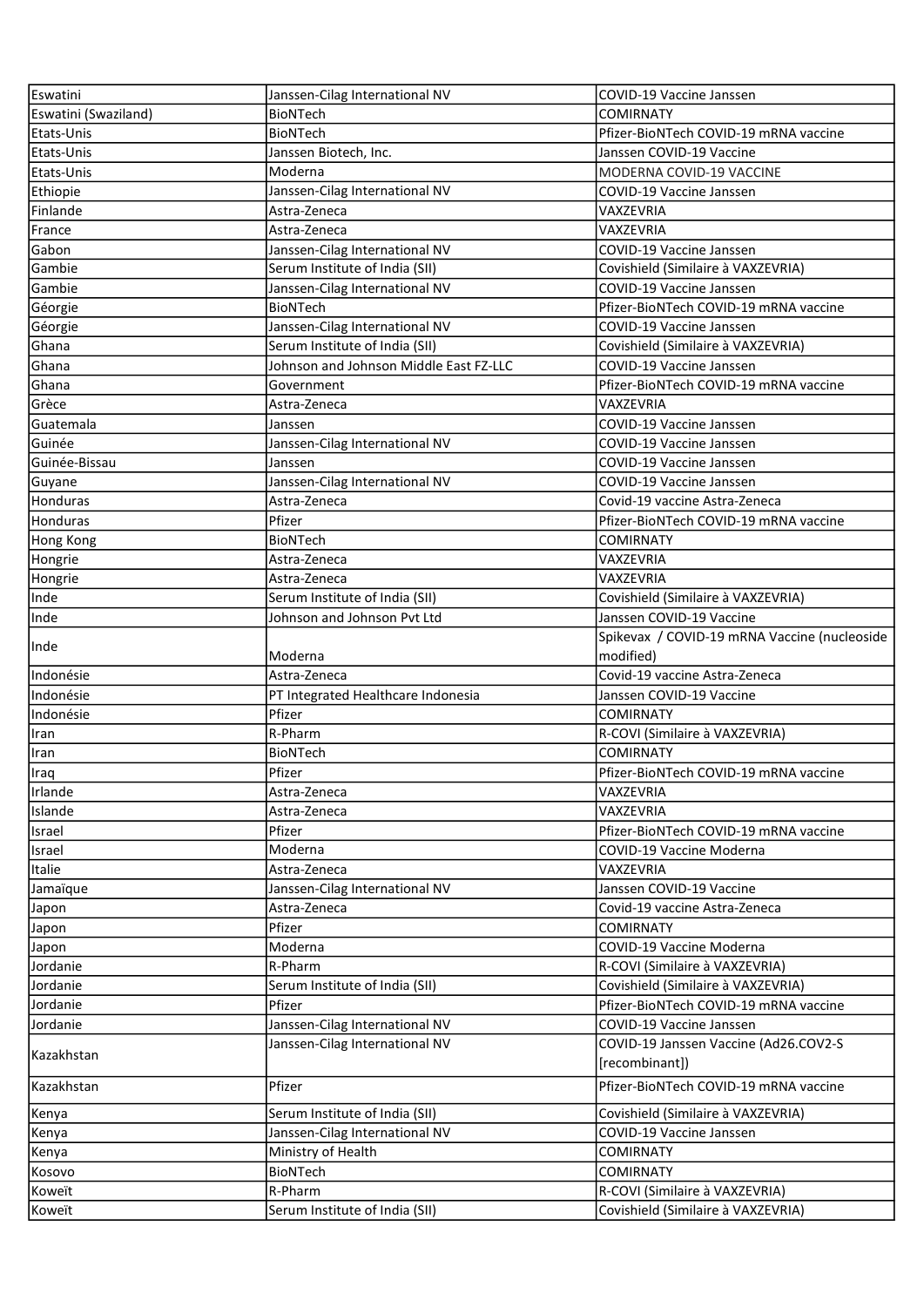| Koweït             | Pfizer                                                           | Pfizer-BioNTech COVID-19 mRNA vaccine           |
|--------------------|------------------------------------------------------------------|-------------------------------------------------|
| Koweït             | Janssen-Cilag International NV                                   | COVID-19 Vaccine Janssen                        |
| Lesotho            | Janssen-Cilag International NV                                   | <b>COVID-19 Vaccine Janssen</b>                 |
| Lettonie           | Astra-Zeneca                                                     | VAXZEVRIA                                       |
| Liban              | R-Pharm                                                          | R-COVI (Similaire à VAXZEVRIA)                  |
| Liban              | Pfizer                                                           | Pfizer-BioNTech COVID-19 mRNA vaccine           |
| Libéria            | Janssen-Cilag International NV                                   | COVID-19 Vaccine Janssen                        |
| Libye              | Janssen                                                          | COVID-19 Vaccine Janssen                        |
| Liechtenstein      | Astra-Zeneca                                                     | VAXZEVRIA                                       |
| Lithuanie          | Astra-Zeneca                                                     | VAXZEVRIA                                       |
| Luxembourg         | Astra-Zeneca                                                     | VAXZEVRIA                                       |
| Macau (Macao)      | <b>BioNTech</b>                                                  | Pfizer-BioNTech COVID-19 mRNA vaccine           |
| Macédoine du Nord  | Pfizer                                                           | <b>COMIRNATY</b>                                |
| Madagascar         | Janssen-Cilag International NV                                   | COVID-19 Vaccine Janssen                        |
| Malaisie           | Astra-Zeneca                                                     | Covid-19 vaccine Astra-Zeneca                   |
| Malaisie           | Astra-Zeneca                                                     | Covid-19 vaccine Astra-Zeneca                   |
| Malaisie           | Janssen                                                          | COVID-19 Vaccine Janssen                        |
| Malaisie           | Johnson & Johnson Sdn Bhd                                        | Janssen COVID-19 Vaccine                        |
| Malaisie           | Pfizer                                                           | <b>COMIRNATY</b>                                |
| Malawi             | Janssen-Cilag International NV                                   | COVID-19 Vaccine Janssen                        |
| Maldives           | Astra-Zeneca                                                     | Covid-19 vaccine Astra-Zeneca                   |
| Maldives           | Serum Institute of India (SII)                                   | Covishield (Similaire à VAXZEVRIA)              |
| Maldives           | Ministry of Health                                               | Pfizer-BioNTech COVID-19 mRNA vaccine           |
| Mali               | Janssen-Cilag International NV                                   | COVID-19 Vaccine Janssen                        |
| Malte              | Astra-Zeneca                                                     | VAXZEVRIA                                       |
| Maroc              | Serum Institute of India (SII)                                   | Covishield (Similaire à VAXZEVRIA)              |
| Maroc              | R-Pharm                                                          | R-COVI (Similaire à VAXZEVRIA)                  |
| Maroc              | <b>BioNTech</b>                                                  | <b>COMIRNATY</b>                                |
| Maurice            | Janssen-Cilag International NV                                   | COVID-19 Vaccine Janssen                        |
|                    |                                                                  |                                                 |
| Maurice            | Pfizer                                                           | <b>COMIRNATY</b>                                |
| Mauritanie         |                                                                  | COVID-19 Vaccine Janssen                        |
| Mexique            | Janssen-Cilag International NV<br>Astra-Zeneca                   | Covid-19 vaccine Astra-Zeneca                   |
| Mexique            | Pfizer                                                           | Pfizer-BioNTech COVID-19 mRNA vaccine           |
|                    |                                                                  | Janssen COVID-19 Vaccine                        |
| Mexique            | Janssen Cilag S.A. de C.V.                                       | COVID-19 Vaccine Janssen                        |
| Moldavie           | Janssen                                                          | COVID-19 Vaccine Janssen                        |
| Moldavie           | Janssen-Cilag International NV                                   | COVID-19 Vaccine Janssen                        |
| Moldavie           | Ministry of Health Moldova                                       | <b>COMIRNATY</b>                                |
|                    |                                                                  | Spikevax / Vaccin à ARNm (à nucléoside modifié) |
| Monaco             | Moderna                                                          | contre la COVID 19                              |
| Mongolie           | R-Pharm                                                          | R-COVI (Similaire à VAXZEVRIA)                  |
| Mongolie           | BioNTech                                                         | Pfizer-BioNTech COVID-19 mRNA vaccine           |
| Monténégro         | Astra-Zeneca                                                     | Covid-19 vaccine Astra-Zeneca                   |
| Monténégro         | <b>PFE</b>                                                       | <b>COMIRNATY</b>                                |
| Namibie            | Serum Institute of India (SII)                                   | Covishield (Similaire à VAXZEVRIA)              |
| Namibie            |                                                                  | COVID-19 Vaccine Janssen                        |
| Nauru              | Janssen-Cilag International NV<br>Serum Institute of India (SII) | Covishield (Similaire à VAXZEVRIA)              |
| Népal              | Serum Institute of India (SII)                                   | Covishield (Similaire à VAXZEVRIA)              |
| Népal              | <b>BNT</b>                                                       | Pfizer-BioNTech COVID-19 mRNA vaccine           |
| Nicaragua          | Serum Institute of India (SII)                                   | Covishield (Similaire à VAXZEVRIA)              |
| Nicaragua          | Serum Institute of India (SII)                                   | Covishield (Similaire à VAXZEVRIA)              |
|                    | Janssen                                                          | COVID-19 Vaccine Janssen                        |
| Niger<br>Nigeria   | Serum Institute of India (SII)                                   | Covishield (Similaire à VAXZEVRIA)              |
| Nigeria            | Janssen-Cilag International NV                                   | COVID-19 Vaccine Janssen                        |
|                    | <b>BioNTech</b>                                                  | <b>COMIRNATY</b>                                |
| Nigeria<br>Norvège | Astra-Zeneca                                                     | VAXZEVRIA                                       |
| Nouvelle-Zélande   | Pfizer                                                           | <b>COMIRNATY</b>                                |
| Nouvelle-Zélande   | Janssen-Cilag (New Zealand) Ltd                                  | COVID-19 Vaccine Janssen                        |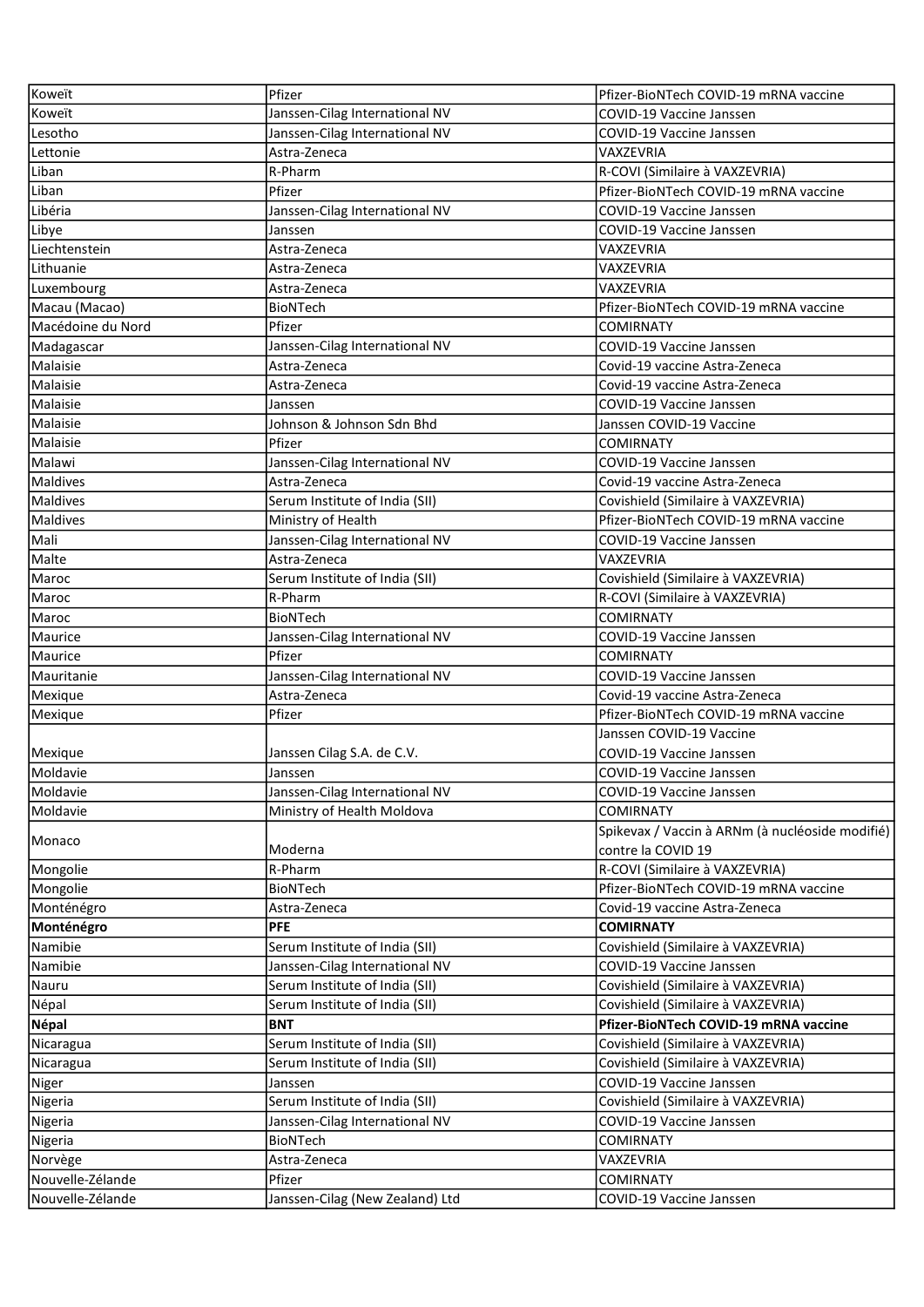| Oman                      | R-Pharm                                  | R-COVI (Similaire à VAXZEVRIA)                  |
|---------------------------|------------------------------------------|-------------------------------------------------|
| Oman                      | Serum Institute of India (SII)           | Covishield (Similaire à VAXZEVRIA)              |
| Oman                      | <b>BioNTech</b>                          | Pfizer-BioNTech COVID-19 mRNA vaccine           |
|                           |                                          | COVID-19 Vaccine Janssen Suspension for         |
| Oman                      | Janssen-Cilag International NV           | Injection                                       |
|                           |                                          | COVID-19 Vaccine Moderna / COVID-19 mRNA        |
| OMS                       | Moderna                                  | Vaccine (nucleoside modified)                   |
| <b>OMS</b>                | Astra-Zeneca                             | Covid-19 vaccine Astra-Zeneca                   |
| <b>OMS</b>                | Astra-Zeneca                             | Covid-19 vaccine Astra-Zeneca                   |
| <b>OMS</b>                | Serum Institute of India (SII)           | Covishield (Similaire à VAXZEVRIA)              |
| <b>OMS</b>                | Janssen-Cilag International NV           | <b>COVID-19 Vaccine Janssen</b>                 |
| Ouganda                   | Janssen-Cilag International NV           | <b>COVID-19 Vaccine Janssen</b>                 |
| Pakistan                  | Serum Institute of India (SII)           | Covishield (Similaire à VAXZEVRIA)              |
| Pakistan                  | Pfizer                                   | <b>COMIRNATY</b>                                |
| Palestine                 | Pfizer                                   | Pfizer-BioNTech COVID-19 mRNA vaccine           |
| Palestine                 | R-Pharm                                  | R-COVI (Similaire à VAXZEVRIA)                  |
| Palestine                 | Serum Institute of India (SII)           | Covishield (Similaire à VAXZEVRIA)              |
| Panama                    | Astra-Zeneca                             | Covid-19 vaccine Astra-Zeneca                   |
| Panama                    | Pfizer                                   | Pfizer-BioNTech COVID-19 mRNA vaccine           |
| Paraguay                  | Pfizer                                   | Pfizer-BioNTech COVID-19 mRNA vaccine           |
| Pays-Bas                  | Astra-Zeneca                             | VAXZEVRIA                                       |
| Pérou                     | Pfizer                                   | <b>COMIRNATY</b>                                |
| Pérou                     | Johnson & Johnson del Peru S.A.          | Vacuna Covid 19 Janssen                         |
| Philippines               | Astra-Zeneca                             | Covid-19 vaccine Astra-Zeneca                   |
| Philippines               | Astra-Zeneca                             | Covid-19 vaccine Astra-Zeneca                   |
| Philippines               | Pfizer                                   | <b>COMIRNATY</b>                                |
| Philippines               | Johnson and Johnson Philippines, Inc.    | Janssen COVID-19 Vaccine                        |
|                           |                                          | COVID-19 Vaccine Moderna / COVID-19 mRNA        |
| Philippines               | Moderna                                  | Vaccine (nucleoside modified)                   |
|                           |                                          |                                                 |
| Pologne                   | Astra-Zeneca                             | VAXZEVRIA                                       |
| Portugal                  | Astra-Zeneca                             | VAXZEVRIA                                       |
| Qatar                     | Pfizer                                   | Pfizer-BioNTech COVID-19 mRNA vaccine           |
| Qatar                     | Janssen-Cilag International NV           | COVID-19 Vaccine Janssen                        |
|                           |                                          | COVID-19 Vaccine Moderna / COVID-19 mRNA        |
| Qatar                     | Moderna                                  | Vaccine (nucleoside modified)                   |
| République Centrafricaine | Janssen-Cilag International NV           | COVID-19 Vaccine Janssen                        |
| République Dominicaine    | Astra-Zeneca                             | Covid-19 vaccine Astra-Zeneca                   |
| République Dominicaine    | Serum Institute of India (SII)           | Covishield (Similaire à VAXZEVRIA)              |
| République Dominicaine    | Pfizer                                   | Pfizer-BioNTech COVID-19 mRNA vaccine           |
| République tchèque        | Astra-Zeneca                             | VAXZEVRIA                                       |
| Roumanie                  | Astra-Zeneca                             | VAXZEVRIA                                       |
|                           |                                          | COVID-19 Vaccine Moderna / COVID-19 mRNA        |
| Royaume-Uni               | Moderna                                  | Vaccine (nucleoside modified)                   |
| Royaume-Uni               | Astra-Zeneca                             | Covid-19 vaccine Astra-Zeneca                   |
| Royaume-Uni               | Pfizer/BioNTech                          | Pfizer-BioNTech COVID-19 mRNA vaccine           |
| Royaume-Uni               | BioNTech                                 | <b>COMIRNATY</b>                                |
| Royaume-Uni               | Janssen-Cilag Limited                    | COVID-19 Vaccine Janssen                        |
| Rwanda                    | Serum Institute of India (SII)           | Covishield (Similaire à VAXZEVRIA)              |
| Rwanda                    | Pfizer                                   | <b>COMIRNATY</b>                                |
| Rwanda                    | Janssen-Cilag International NV           | COVID-19 Vaccine Janssen                        |
| Saint-Marin               |                                          | Spikevax / Vaccin à ARNm (à nucléoside modifié) |
|                           | Moderna                                  | contre la COVID 19                              |
| Sao Tomé-et-Principe      | Janssen-Cilag International NV           | COVID-19 Vaccine Janssen                        |
| Senegal                   | Janssen-Cilag International NV           | COVID-19 Vaccine Janssen                        |
| Sénégal                   | Serum Institute of India (SII)           | Covishield (Similaire à VAXZEVRIA)              |
| Serbie                    | Astra-Zeneca                             | Covid-19 vaccine Astra-Zeneca                   |
| Serbie<br>Sierra Leone    | Pfizer<br>Janssen-Cilag International NV | <b>COMIRNATY</b><br>COVID-19 Vaccine Janssen    |